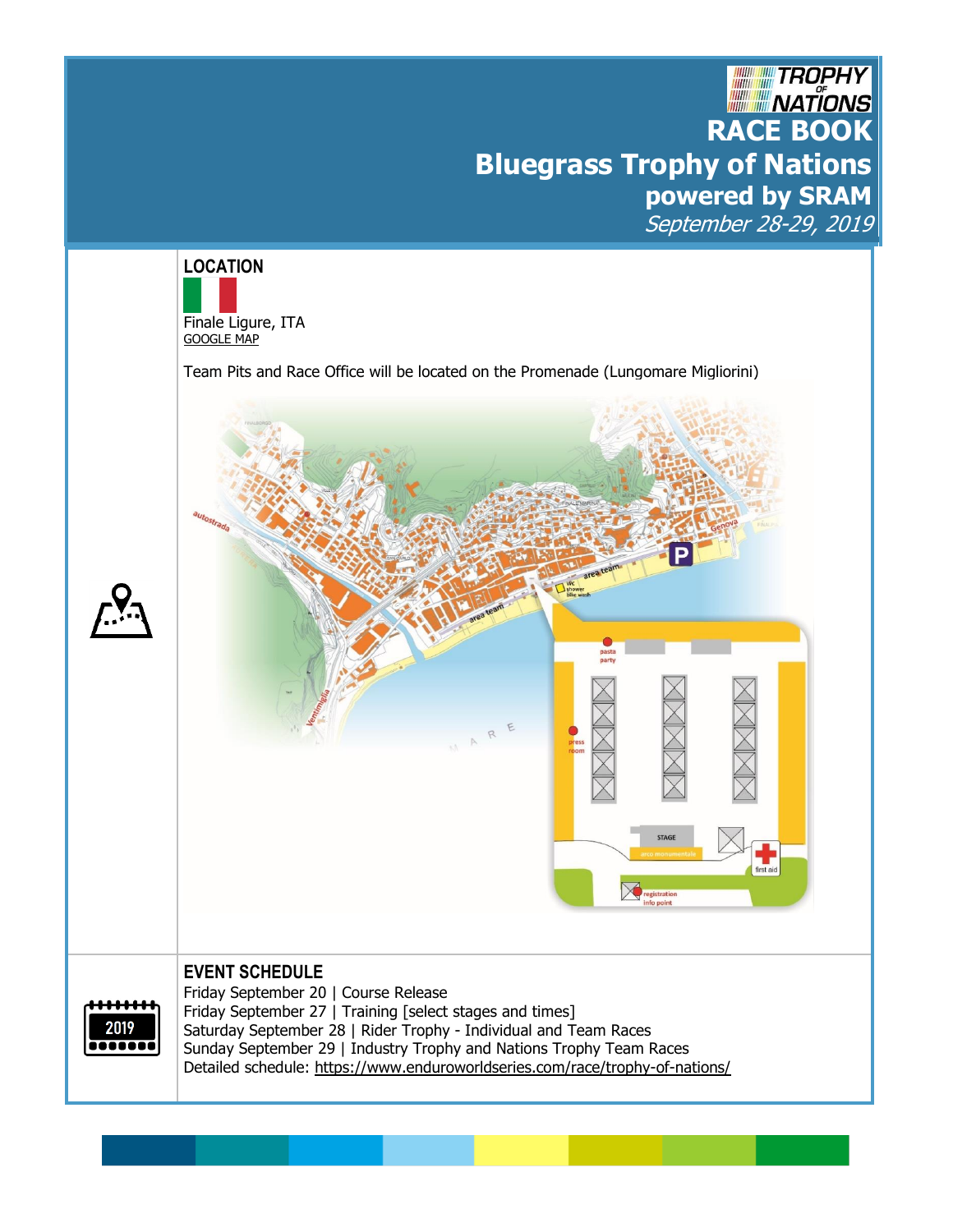# **CATEGORIES and ELIGIBILITY**

Trophy of Nations weekend features following races/categories: Nations Trophy – Team (Sunday) Industry Trophy – Team (Sunday) Rider Trophy – Team (Saturday) Rider Trophy – Individual (Saturday)

# **NATIONS TROPHY - TEAMS**

(3 riders per team) Categories: Women Women | Under 21 (1999-2002) Men Men | Under 21 (1999-2002)

Top 3 national riders in each of the above categories – based on the EWS Global Rankings (which includes the EWS, EWS Continental and EWS Qualifier races) as of the second Monday in August [August 12, 2019] – will be invited to represent their Nations Team.

The 4<sup>th</sup> rider in each category of the EWS Global Rankings as of the selection date is the official reserve / substitute.

Deadline to add a reserve rider is by the end of scheduled training on Friday. If no substitutions are needed for the Nations team, the alternate will automatically be transferred to the Saturday Rider Trophy Individual race. Once the Nations Start List has been published, no changes can be made.



If a nation does not have 4 riders in a category in the EWS Global Rankings as of the selection date, riders will be allowed to submit applications for a wildcard entry/entries. There must be at least one rider in a category who has qualified in order for wildcard applications to be considered for that category. A team cannot be composed entirely of wildcard entries.

All riders selected based on EWS or EWS Global ranking need to confirm their nomination by the third Monday in August [August 19, 2019] – otherwise the spot will be offered to the next national rider in the rankings.

#### **INDUSTRY TROPHY - TEAMS**

(3 riders per team, minimum age year of birth 2002) Open to all industry. Can include team riders or staff, mechanics, sponsors, …. Categories: Women Men Mixed (either 1 Woman & 2 Men or 2 Women & 1 Man)

# **RIDER TROPHY - TEAMS**

(3 riders per team, minimum age year of birth 2002) Categories: Women Men Mixed (either 1 Woman & 2 Men or 2 Women & 1 Man)

All times on all race stages combine to calculate the Team result

Enduro World Series Trophy of Nations | Finale Ligure ITA | September 28-29, 2019 **page 2**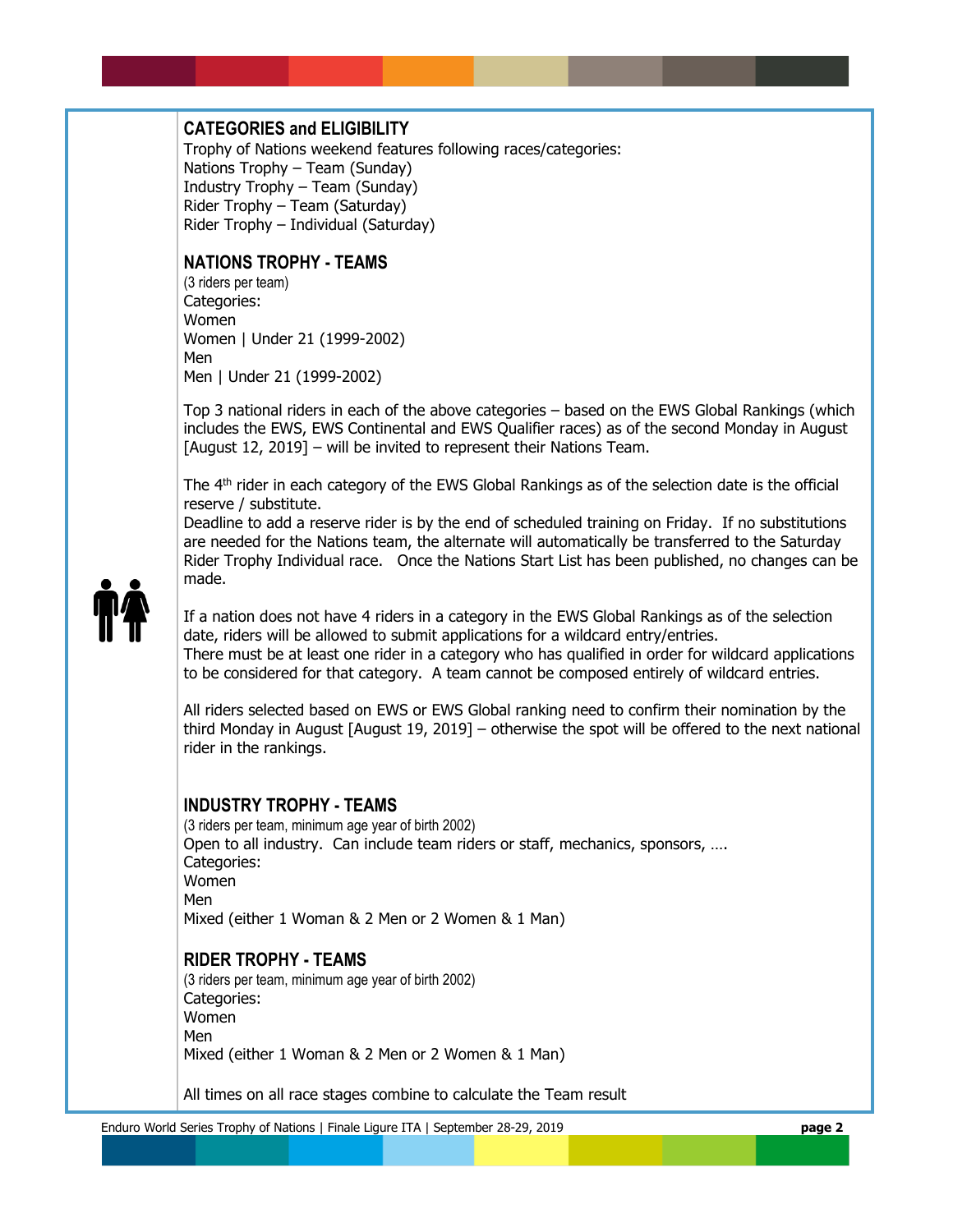| <b>RIDER TROPHY - INDIVIDUALS</b><br><b>WOMEN</b><br>WOMEN   Under 21 (1999-2002)<br>WOMEN   Master 35+ (1984+)<br><b>MEN</b><br>MEN   Under 21 (1999-2002)<br>MEN   Master 40+ (1979+)<br>EWS uses December 31 2019 as the age calculation date. Minimum age 17 (Year of birth 2002)                                                                                                                                            |
|----------------------------------------------------------------------------------------------------------------------------------------------------------------------------------------------------------------------------------------------------------------------------------------------------------------------------------------------------------------------------------------------------------------------------------|
| <b>REGISTRATION</b>                                                                                                                                                                                                                                                                                                                                                                                                              |
| NATIONS TROPHY - TEAMS<br>Confirmed riders / teams<br>Each National Team needs to nominate a team captain<br><b>INDUSTRY TROPHY - TEAMS</b><br>Priority entries for official EWS teams and supporters will be available during the EWS Team<br>registration January 14-19.<br>Registration for other Industry Teams will be available online on a space available basis.<br>https://race-entry.enduroworldseries.com/start.php   |
| RIDER TROPHY - TEAMS and INDIVIDUALS<br>Entries open on a space available, first come basis.<br>https://race-entry.enduroworldseries.com/start.php                                                                                                                                                                                                                                                                               |
| <b>ENTRY FEE</b><br>NATIONS, INDUSTRY and RIDER TROPHY TEAMS: 396.75 GBP (total per team).<br>Full amount payable by team captain at time of entry.<br>RIDER TROPHY - INDIVIDUAL: 132.25 GBP                                                                                                                                                                                                                                     |
| Entry fee includes 1 day race, 1 day of closed course marshalled training, full course medical<br>coverage on training and race day, race day feed zone, live timing, backup timing.                                                                                                                                                                                                                                             |
| Entry fees include all taxes and processing fees.<br>Entries will be processed through the centralized Enduro World Series entry system in Pounds Sterling (GBP).<br>The Enduro Sports Organization Limited is acting as agent for the organizer 4Guimp slr                                                                                                                                                                      |
| <b>CANCELLATION POLICY</b><br>Registration fees are refundable (less an administrative fee) up to 3 weeks prior to the race.<br>Cancellation request must be sent to athletes@enduroworldseries.com by 23:59 GMT September<br>6. Entries are no longer refundable after September 7.<br>Industry and Rider Trophy Team rider substitutions can be made up until 1 week prior to race.<br>Deadline 23:59 GMT Friday September 20. |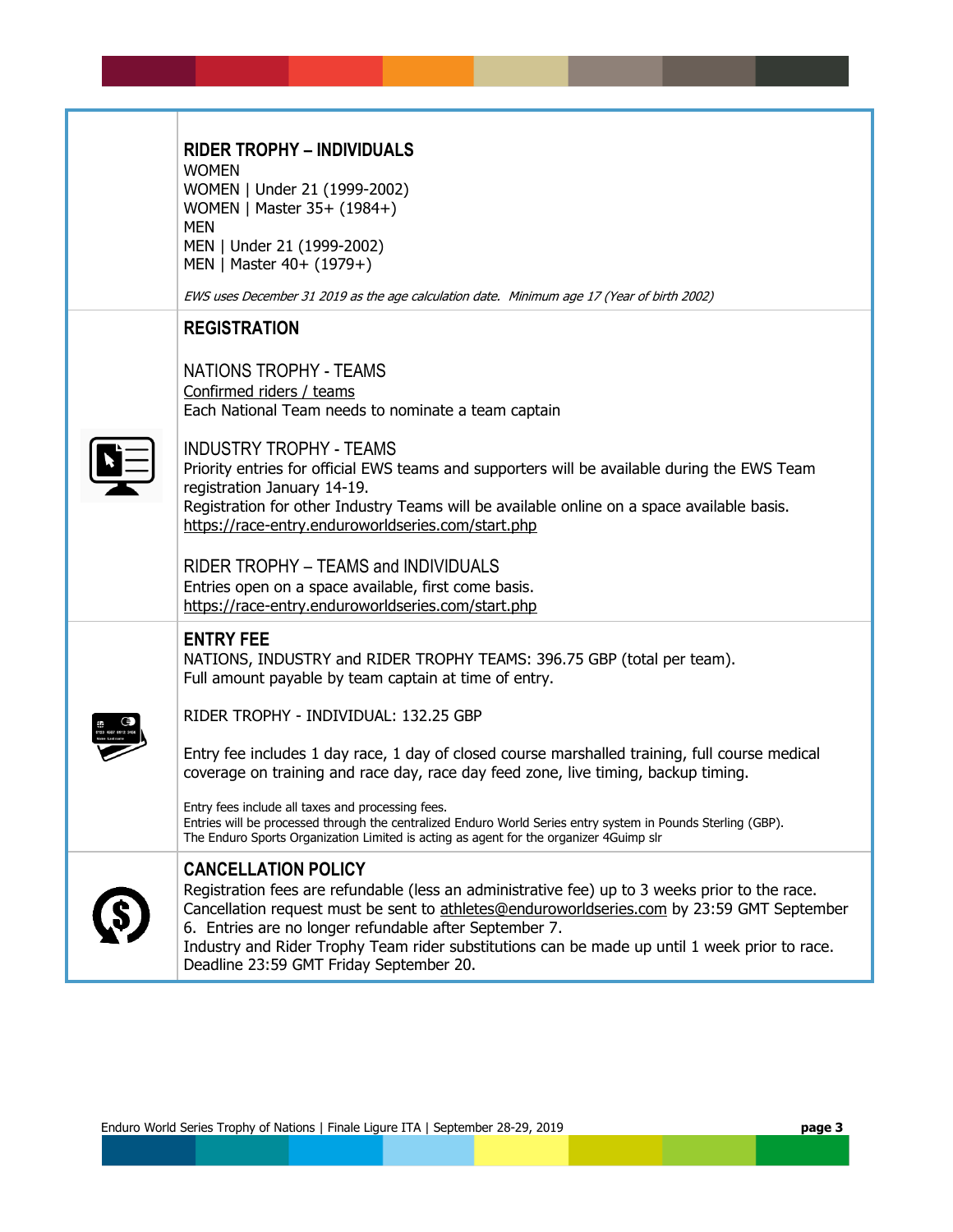# **RACE LICENSES** NATIONS TEAMS All racers must have a UCI license issued by their own national cycling federation. Riders will be required to present their licenses (photos or copies are acceptable) in order to collect their race plates. INDUSTRY TROPHY and RIDER TROPHY The Industry and Rider Trophy races are sanctioned by the Italian Cycling Federation. Industry and Rider Trophy racers are required to have race licenses. Riders will be required to present their UCI / FCI licenses (photos or copies are acceptable) in order to collect their race plates. Italian Racers: Italian riders will be eligible to race the Industry or Rider Trophy with a license issued by one of the following organizations (Enti della Consulta): [https://amatoriale.federciclismo.it/it/infopage/composizione-della-consulta-nazionale-di-](https://amatoriale.federciclismo.it/it/infopage/composizione-della-consulta-nazionale-di-ciclismo/e3911128-2186-44ab-9f3c-a0338128bde6/)**EUCI** [ciclismo/e3911128-2186-44ab-9f3c-a0338128bde6/](https://amatoriale.federciclismo.it/it/infopage/composizione-della-consulta-nazionale-di-ciclismo/e3911128-2186-44ab-9f3c-a0338128bde6/) Italian riders with a FCI Amatori Junior Sport (JMT or JWS) license are not eligible to race. ONE EVENT LICENSES For riders who do not have licenses issued by their own national federations, one event licenses will be available for purchase at the Finale Race Office when riders come to collect their race plates. Cost is 15EUR. In order to purchase a day license from the Italian Cycling Federation, riders must present a medical certificate issued by an Italian doctor certifying fitness for competitive sports. No other medical certificates will be accepted. Only one facility in Finale which can issue medical certificates. Limited hours, appointment necessary. Address: Centro Medico Il Giglio, Via Torino 115, Finale Ligure, Tel. +39 019 2044404 Next closest doctor's office which could issue medical certificates is in Savona (approximately 45mins away). <http://www.medicosportivoliberatori.it/contact.html> **INSURANCE** All costs of transportation from the venue during training / race days to a medical facility are covered by the Italian National Medical Assistance. FCI insurance covers medical costs associated with injuries occurred during the race. Racers are not covered for any injuries occurring outside of official training or race times, any specialized medical transfers from Italy to their home country or for any extended medical /

rehabilitation treatment. The event insurance is therefore is not a replacement for a racer's own

personal travel / medical insurance.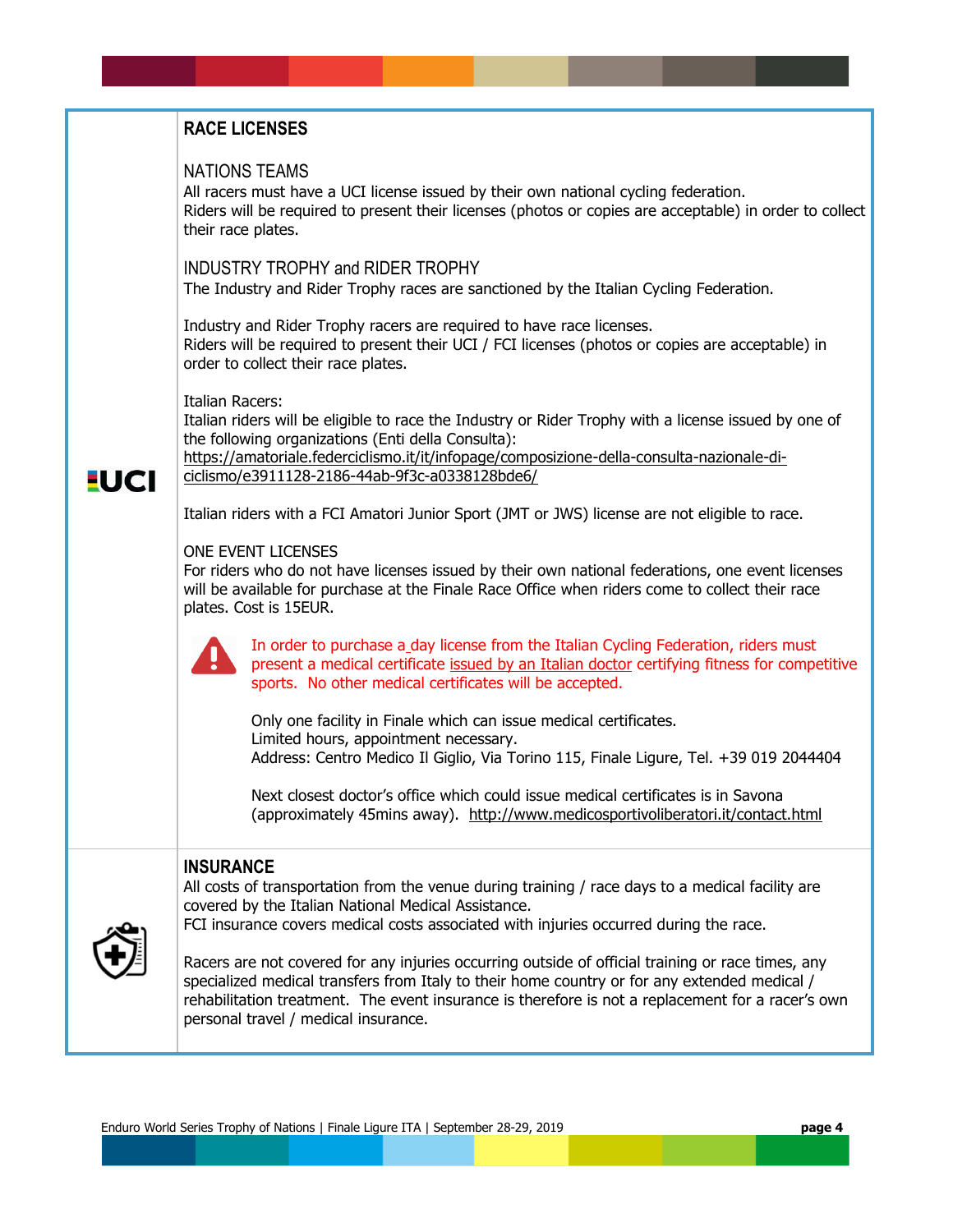|                              | <b>ONSITE CHECKIN / PLATE COLLECTION</b><br>Registation will be in a black Superenduro tent on the Promenade (Lungomare Migliorini) – to the<br>east of the Piazza Vittorio Emanuele                                                                                                               |                                                                                                                     |            |                                                                                                                                                                                                     |
|------------------------------|----------------------------------------------------------------------------------------------------------------------------------------------------------------------------------------------------------------------------------------------------------------------------------------------------|---------------------------------------------------------------------------------------------------------------------|------------|-----------------------------------------------------------------------------------------------------------------------------------------------------------------------------------------------------|
|                              | <b>HOURS</b><br>Thursday 14:00-19:00<br>Friday 7:00-10:00                                                                                                                                                                                                                                          | Altering, cutting, or placing of unauthorized stickers or sponsor logos on race plate is not                        |            | Checkin Deadline. Riders who have not collected plate / checked in by 10h30 Friday will not be included on the Start List.                                                                          |
|                              | permitted.                                                                                                                                                                                                                                                                                         |                                                                                                                     |            |                                                                                                                                                                                                     |
|                              | <b>RIDER BRIEFING</b><br>Friday 18h30                                                                                                                                                                                                                                                              | accepted as an excuse for any rule violation by any rider.                                                          |            | Review of the rules, format, course, timetable. Non-attendance at the Rider Briefing will not be<br>Visit the Facebook Event Page / Rider Forum at for up-to-date race information or to ask any    |
|                              |                                                                                                                                                                                                                                                                                                    | questions. https://www.facebook.com/events/206467866745505/                                                         |            |                                                                                                                                                                                                     |
|                              | <b>COURSE</b><br>Course description/maps will be released on Friday September 20. All stages will be closed for<br>riding until official training.                                                                                                                                                 |                                                                                                                     |            |                                                                                                                                                                                                     |
|                              | Number of Stages: 5<br>Course elevation: 1370m                                                                                                                                                                                                                                                     | Same course for the Nations, Industry and Rider Trophy races.<br>Distance: 72kms (including shuttle to start of S1) |            |                                                                                                                                                                                                     |
|                              | <b>TRAINING</b><br>To manage congestion on the tracks during training, there will be separate training times on Friday<br>for the Nations, Industry and Rider Trophy racers.                                                                                                                       |                                                                                                                     |            |                                                                                                                                                                                                     |
|                              | 08:00-13:00                                                                                                                                                                                                                                                                                        | Nations and Industry Trophy                                                                                         | Stages 1-3 |                                                                                                                                                                                                     |
|                              | 08:00-13:00                                                                                                                                                                                                                                                                                        | Rider Trophy                                                                                                        | Stages 4-5 |                                                                                                                                                                                                     |
|                              | 13:00-18:00                                                                                                                                                                                                                                                                                        | Nations and Industry Trophy                                                                                         | Stages 4-5 |                                                                                                                                                                                                     |
|                              | 13:00-18:00                                                                                                                                                                                                                                                                                        | Rider Trophy                                                                                                        | Stages 1-3 |                                                                                                                                                                                                     |
|                              | Race stages are closed during official training to all but racers, accredited media and official EWS<br>and Nations Team staff. All riders on course during practice must have plates on their bikes. Any<br>rider training without a plate or outside the official schedule will be disqualified. |                                                                                                                     |            |                                                                                                                                                                                                     |
|                              |                                                                                                                                                                                                                                                                                                    | Racers will be limited to 1 training run on each race stage.                                                        |            |                                                                                                                                                                                                     |
| <b>XOOXOOK</b><br>a del el s | <b>UPLIFTS</b><br>sessions when booking.                                                                                                                                                                                                                                                           | Shuttling permitted on sealed, public roads during training.                                                        |            | Public shuttle bookings available at http://www.finaleoutdoorresort.com/gravityshuttle/index.html.<br>Specify whether you will be training during the Nations/Industry sessions or the Rider Trophy |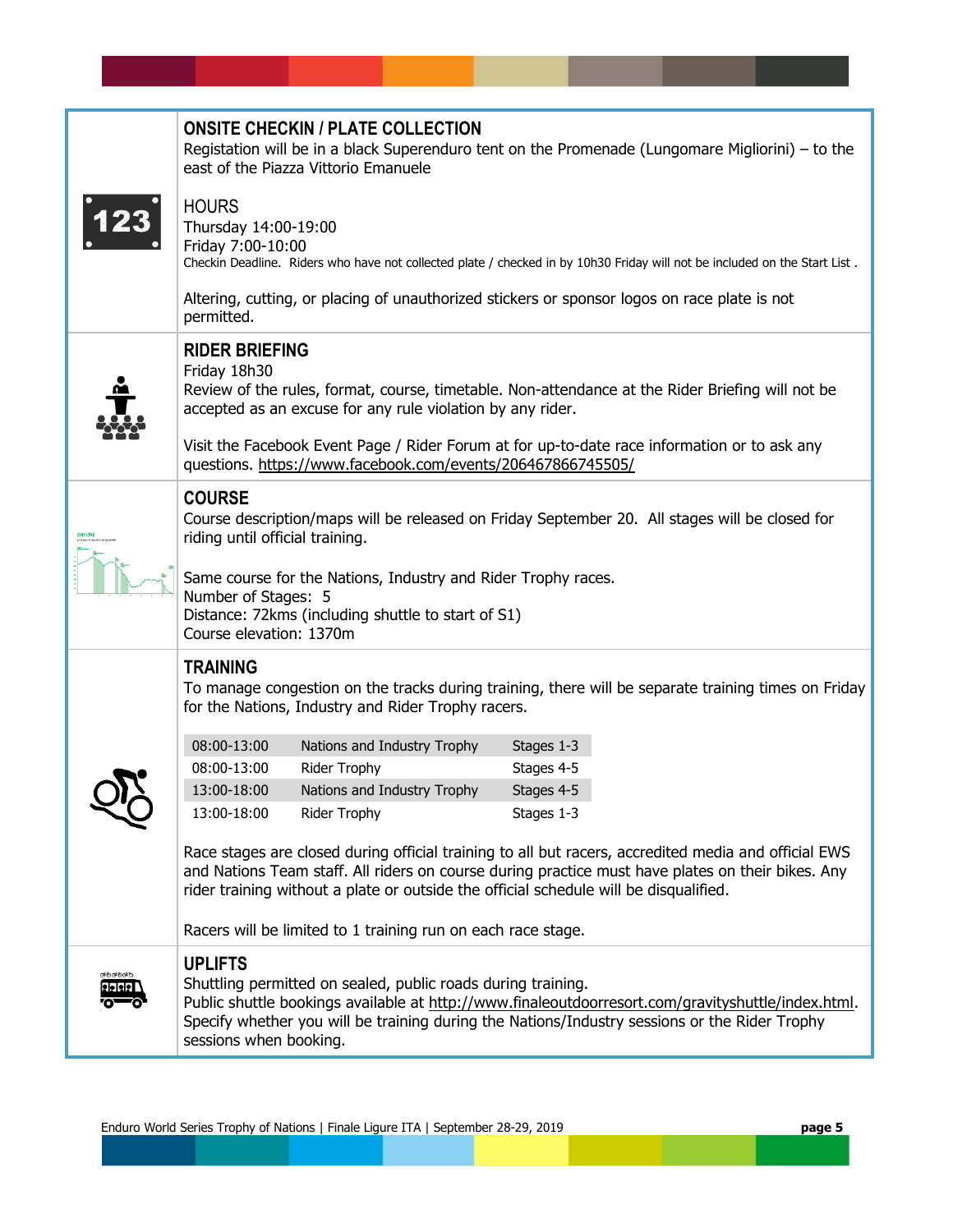|              | <b>TIMING RULES</b>                                                                                                                                                                                                                                                                                                                                                                                                                                                                                                                                                                                                                                                                                                                                                                                                           |
|--------------|-------------------------------------------------------------------------------------------------------------------------------------------------------------------------------------------------------------------------------------------------------------------------------------------------------------------------------------------------------------------------------------------------------------------------------------------------------------------------------------------------------------------------------------------------------------------------------------------------------------------------------------------------------------------------------------------------------------------------------------------------------------------------------------------------------------------------------|
|              | <b>NATIONS TEAMS</b><br>Riders on each Team will ride/race the course together. All times on all race stages combine to<br>calculate the Team result<br>Nationts teams will be seperated on each stage by 2 minutes.<br>All 3 riders must leave the stage start within the first minute - but they can other select their start<br>order and start intervals.                                                                                                                                                                                                                                                                                                                                                                                                                                                                 |
|              | RIDER TROPHY (INDIVIDUALS and TEAMS) and INDUSTRY TROPHY<br>Racers will be assigned a start position for the first stage based on the information in they "Self<br>Seeding" section of their EWS Rider Profiles (1 Super Fast, 2 Fast, 3 Good 4 Pure Fun.).<br>http://portal.enduroworldseries.com User Navigation > Additional Racer Info tab/menu                                                                                                                                                                                                                                                                                                                                                                                                                                                                           |
|              | Racers can also request to be paired up with teammates / friends for the start (even from different<br>categories). EWS Rider Profile > User Navigation > Additional Racer Info >"Paired Rider"<br>Once racers leave the start, they are not required to remain in the original start positions for the<br>balance of the stages. Racer will have a specific time period to complete each individual stages as<br>well as an overall time to complete the course each day.<br>Opening / closing times for each stage will be published after the course is announced.                                                                                                                                                                                                                                                         |
|              | <b>TIMING</b><br>Timing system: SPORTident AIR+ system<br>Timing chips will be issued from the timing tent in the Piazza on the race days.<br>Racers should arrive at least 15minutes prior to their scheduled start time to collect the chips.<br>Each rider will be issued two chips (the second unit provides backup in case of loss or a crash).<br>One chip should be worn on each wrist.<br>Timing chips will be collected in the finish of the race. Racers who withdraw or do not complete<br>the race should return the chips to the timing tent in the finish.                                                                                                                                                                                                                                                      |
|              | Lost or damaged chips will be assessed a 100 GBP replacement fee.<br><b>BIKE MARKING</b>                                                                                                                                                                                                                                                                                                                                                                                                                                                                                                                                                                                                                                                                                                                                      |
| 13<br>enpuno | Racers must use the same bike (frame, fork and wheels) for the race.<br>If one of these parts break (frame, fork, rear swingarm and wheels), riders have to report it to the<br>race director.<br>In the case of a replacement of a part or the entire bike, a 3-minute penalty will be given if the<br>rider reports it to the race director (with the penalty assigned to the Stage when the replacement<br>is made). If not reported, the rider will be disqualified.<br>Official event bike marking stickers (5 total) will be included in the race package.<br>Do not affix the stickers until the race day.<br>Racers who lose their bike marking stickers prior to the race start may be assessed a time penalty.<br>Stickers need to be applied to the top tube of the frame, right side of the rear swing arm, right |

ı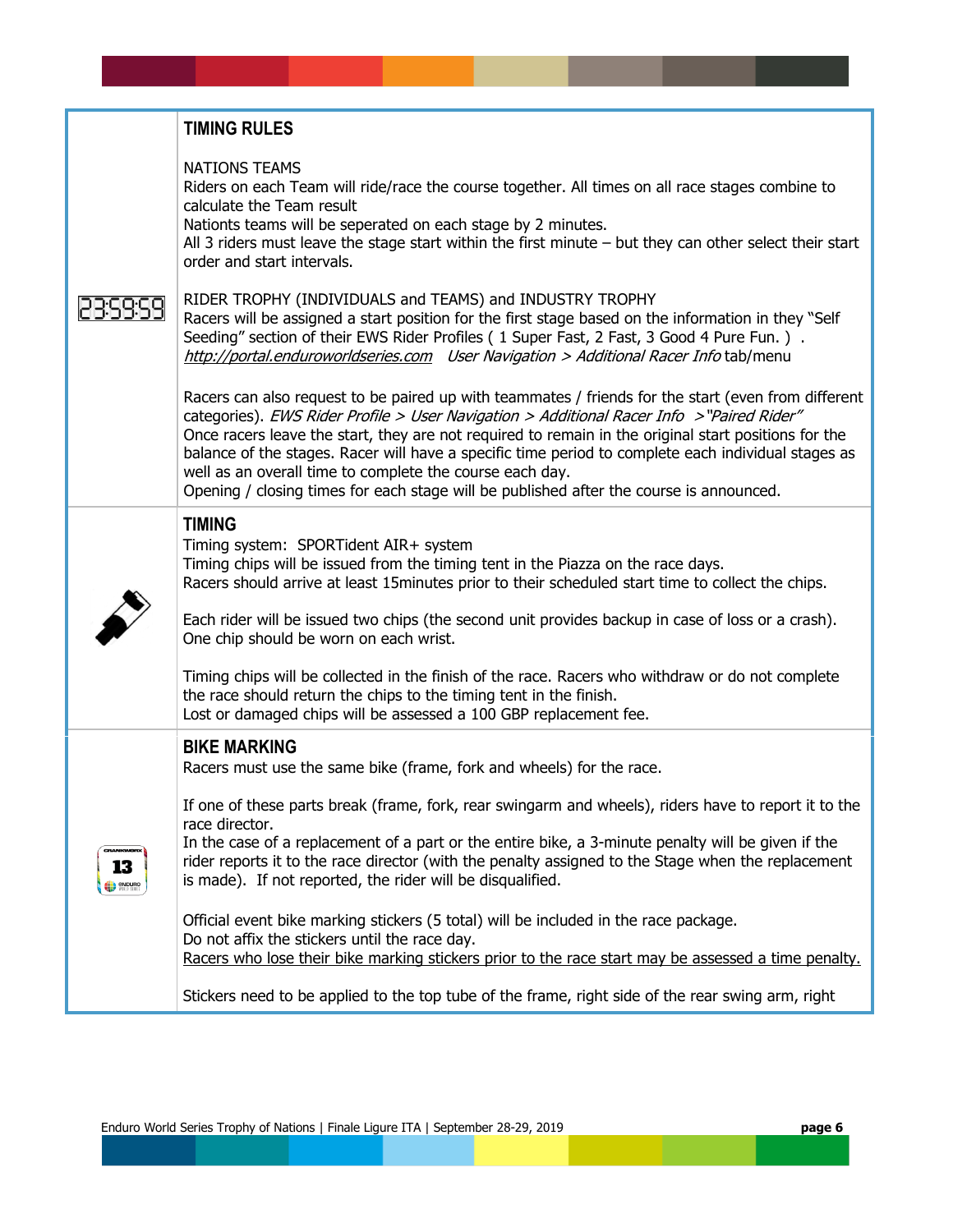|                                                                                                                                                      | crown of the front forks and each wheel rim.                                                                                                                                                                                                                                                                                                                                                                                                                                                                                                                     |
|------------------------------------------------------------------------------------------------------------------------------------------------------|------------------------------------------------------------------------------------------------------------------------------------------------------------------------------------------------------------------------------------------------------------------------------------------------------------------------------------------------------------------------------------------------------------------------------------------------------------------------------------------------------------------------------------------------------------------|
|                                                                                                                                                      | <b>Leritage</b><br><b>ENDURO</b><br><b>Grief Name</b><br>Front Island<br>Foti upper<br>11234<br>Front wheel                                                                                                                                                                                                                                                                                                                                                                                                                                                      |
|                                                                                                                                                      | <b>FEED ZONES</b><br>Main feed station at the Piazza - will be accessed by racers after Stage 3.<br>Other water and feed stations are noted on the course map                                                                                                                                                                                                                                                                                                                                                                                                    |
|                                                                                                                                                      | <b>TECHNICAL ASSISTANCE ZONE</b><br><b>NATIONS</b><br>Technical Assistance is only permitted in the Technical Assistance Zone in the Piazza.<br>Racers will pass through the Technical Assistance Zone after Stage 3.<br><b>INDUSTRY and RIDER TROPHY</b><br>Outside assistance is permitted.                                                                                                                                                                                                                                                                    |
|                                                                                                                                                      | <b>START LIST and START PROCEDURES</b><br>List of registered riders is published on the event page.<br>Any racer who has not checked in / collected their race plate by Friday checkin deadline will be<br>removed from the start list.<br><b>NATIONS</b><br>Start List (with individual start times) will be published on Saturday.<br>Teams will have preassigned start times for all 5 stages.<br>All 3 riders must be present at the stage start in order to start. If any of the 3 team riders<br>withdraws, the other 2 will not be permitted to continue. |
| <b>NOMEN   Under 21</b><br>Stage 1: 9:00:00<br>Stage 2: 10:00:00<br>Stage 3: 11:00:00<br>Stage 4: 12:00:00<br>Stage 5: 13:00:00<br>Stage 6: 14:00:00 | Late racers may be given the following penalties:<br>up to 5 minutes late $= 1$ minute penalty.<br>$5+$ minutes late = 5 minutes penalty<br>Any team arriving at the start of a race stage later than 30 minutes after their specified start time<br>will be assigned a DSQ for the race and should not complete any other stages.<br><b>INDUSTRY and TROPHY</b>                                                                                                                                                                                                 |
|                                                                                                                                                      | Once the Industry and Trophy racers leave the start, they racers will need to complete the balance<br>of the stages in order, but they will not have preassigned individual start times or fixed start<br>intervals for any of the following race stages.                                                                                                                                                                                                                                                                                                        |

Enduro World Series Trophy of Nations | Finale Ligure ITA | September 28-29, 2019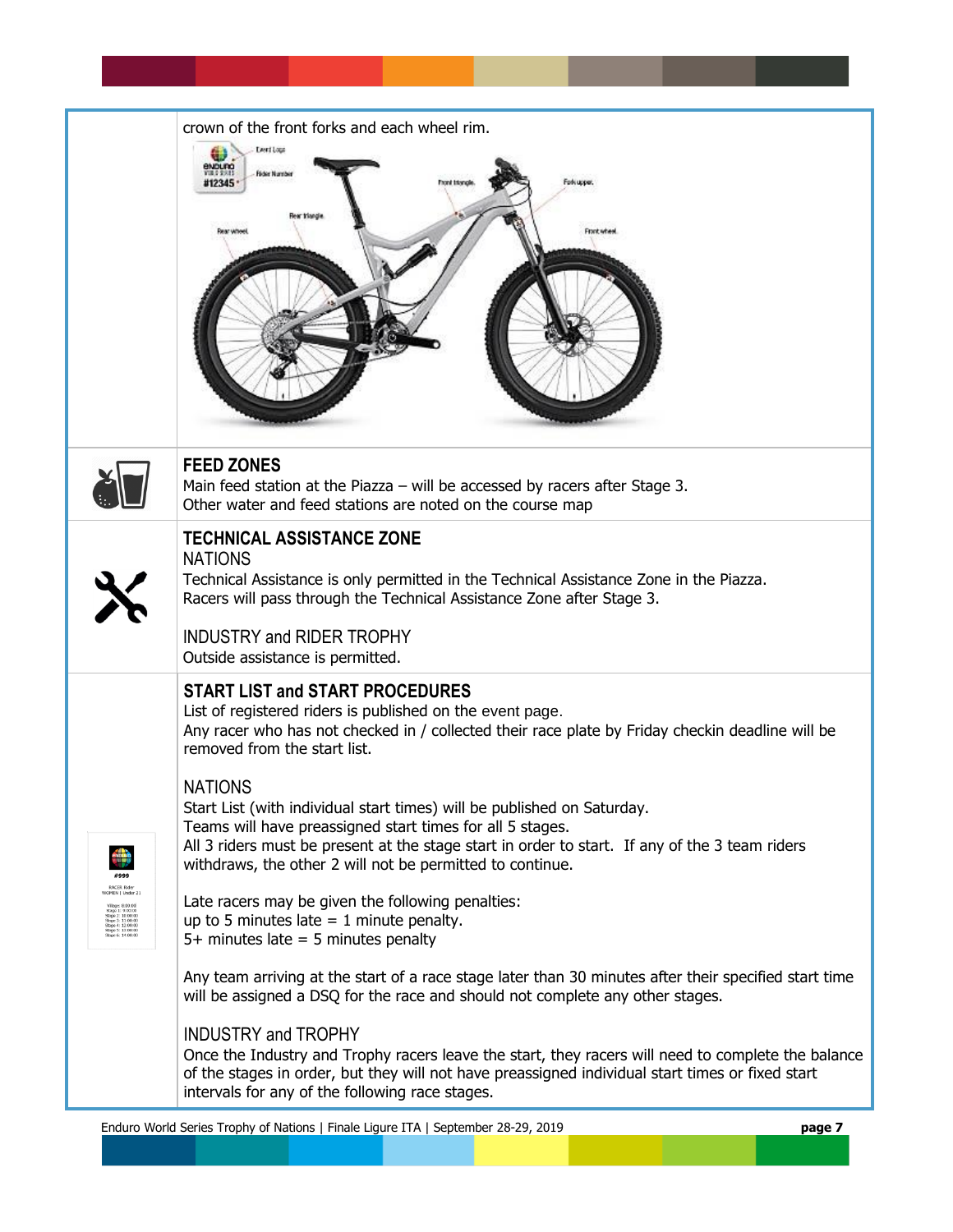|          | Rather, racers will have a specific time period to complete each individual stages as well as an<br>overall time to complete the course each day.                                                                                                                                                                                                                             |
|----------|-------------------------------------------------------------------------------------------------------------------------------------------------------------------------------------------------------------------------------------------------------------------------------------------------------------------------------------------------------------------------------|
|          | Opening / closing times for each stage will be published after registration closes on Friday.<br>If a rider does not complete the course within their final time check, they will have a penalty<br>added to their overall time.<br>Late racers will be given the following penalties:<br>up to 5 minutes late $= 1$ minute penalty.<br>$5+$ minutes late = 5 minutes penalty |
|          | <b>GENERAL</b><br>If a racer or team is delayed reaching the start as a result of assisting an injured rider or due to<br>some other exceptional circumstances beyond the racer's control (which the rider can provide<br>evidence for), the time penalty may be waived and / or the racer may be permitted to repeat the<br>stage.                                           |
|          | Any racer affected by a 'significant incident' during a transition or special stage should immediately<br>report to the finish or start official of the affected stage (as applicable).                                                                                                                                                                                       |
|          | The Race Director has the final right to change start times during the race in case of<br>any unforeseen circumstance.                                                                                                                                                                                                                                                        |
|          | <b>START ORDER and SEEDING</b>                                                                                                                                                                                                                                                                                                                                                |
|          | <b>INDUSTRY and RIDER TROPHY</b><br>Industry and Rider uses a fastest first format.                                                                                                                                                                                                                                                                                           |
|          | Racers and teams will be assigned a start position for the first stage based on the information in<br>the "Self Seeding" section of their EWS Rider Profiles (1 Super Fast   2 Fast   3 Good   4 Pure Fun                                                                                                                                                                     |
|          | http://portal.enduroworldseries.com User Navigation > Additional Racer Info tab/menu<br>EWS100 racers can also request to be paired up with teammates / friends for the start (even from<br>different categories). EWS Rider Profile > User Navigation > Additional Racer Info >"Paired Rider"                                                                                |
|          | Once racers leave the start, they are not required to remain in the original start positions for the<br>balance of the stages.                                                                                                                                                                                                                                                |
|          | <b>NATIONS</b><br>Nations teams will have individual preassigned start times for all the stages.<br>Teams will be seeded based on the highest ranked member of the team.                                                                                                                                                                                                      |
|          | <b>Start Order</b><br>WOMEN   Under 21<br>MEN   Under 21<br><b>WOMEN</b><br><b>MEN</b>                                                                                                                                                                                                                                                                                        |
| 23:59:59 | <b>LIVE TIMING and RESULTS</b><br>Race Feed and Live Timing: https://www.enduroworldseries.com/live/                                                                                                                                                                                                                                                                          |
|          | Official Results (with penalties): https://www.enduroworldseries.com/race/trophy-of-<br>nations/results                                                                                                                                                                                                                                                                       |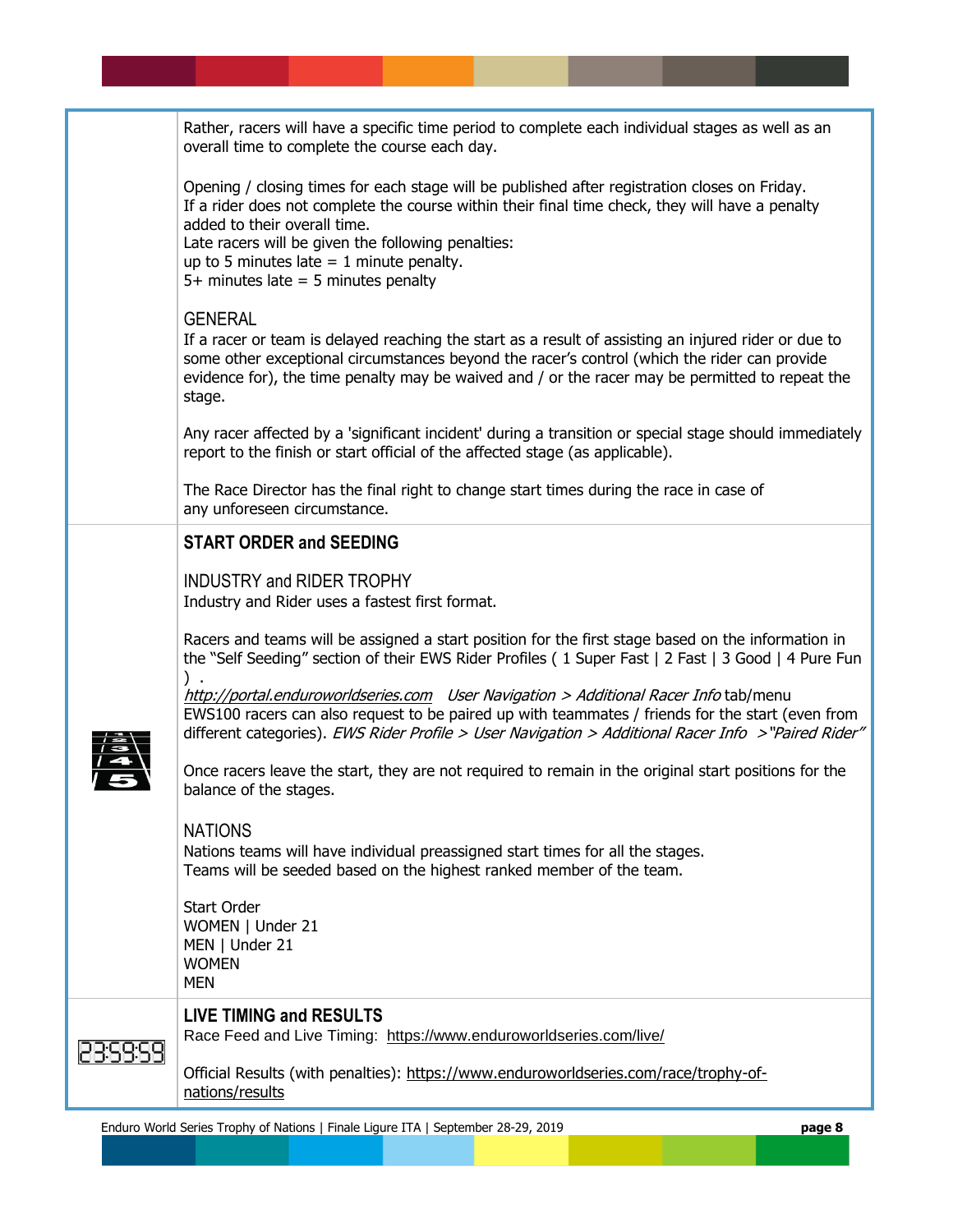| <b>AWARDS</b><br><b>RIDER TROPHY</b><br>Saturday 19:00, Piazza<br>All of the Saturday racers will be included in the Rider Trophy Individual race results.<br>There will also be a separate podium for riders signed up on a Rider Trophy team. Results for the<br>team will be based on a combined total of all 3 riders.<br>Top 3 from each rider category and top 3 teams.<br><b>INDUSTRY TROPHY</b><br>Sunday, Piazza<br>Top 3 team in each category<br><b>NATIONS</b><br>Sunday, Piazza<br>Top 3 team in each category<br>The winning team in the Nations race will be title the Trophy of Nations Champion (s)<br>The Trophy of Nations UCI Jersey and Trophy of Nations UCI medals are to signify the Trophy of<br><b>Nations Champions</b>                                                                                   |                                                                                                                            |                                                                                                                                     |
|--------------------------------------------------------------------------------------------------------------------------------------------------------------------------------------------------------------------------------------------------------------------------------------------------------------------------------------------------------------------------------------------------------------------------------------------------------------------------------------------------------------------------------------------------------------------------------------------------------------------------------------------------------------------------------------------------------------------------------------------------------------------------------------------------------------------------------------|----------------------------------------------------------------------------------------------------------------------------|-------------------------------------------------------------------------------------------------------------------------------------|
| <b>EWS RANKING POINTS</b><br>No EWS Global Ranking points will be attributed for the Rider Trophy, Industry Trophy or Trophy<br>of Nations races.                                                                                                                                                                                                                                                                                                                                                                                                                                                                                                                                                                                                                                                                                    |                                                                                                                            |                                                                                                                                     |
| <b>AFTERPARTY</b><br>Sunday 20:00, Piazza                                                                                                                                                                                                                                                                                                                                                                                                                                                                                                                                                                                                                                                                                                                                                                                            |                                                                                                                            |                                                                                                                                     |
| <b>NATIONS TEAM HOSPITALITY HOUSES</b><br>During the event, athletes, staff, media, public will be able to spend time in the Nations Hospitality<br>Houses whenever they like, enjoying typical food, drinks and music, a small trip into the culture of<br>the different Nations competing in the Trophy of Nations.<br>Each Hospitality House will also organize a little event to celebrate the countries attending the race.<br>ITA<br>Cafè San Pedro<br>AUS - NZL - KOR<br>Oddone Bike Cafè<br>CAN – USA<br>Fly Snack Beach Bar<br>CZE - POL - SLO - SVK<br>Zuleika Beach Bar<br>RSA - IRL - GBR<br>Boncardo Beach Bar<br><b>BEL - DEN</b><br>Piccola Ondina Beach Bar<br><b>GER - SUI</b><br>Cafè Les Bombarde<br>NOR - SWE<br>Cafè Caviglia<br>FRA - ESP<br>Cafè Van Gogh/Dado Matto Restaurant<br>CHI-MEX-BRA<br>Colets Cafè | Thursday   $19:30$<br>Friday<br>Saturday<br>Saturday<br>Saturday<br>Saturday<br>Saturday<br>Saturday<br>Saturday<br>Sunday | 20:30-22:00<br>11:00-13:00<br>14:00-16:00<br>16:00-18:00<br>16:00-18:00<br>18:00-20:00<br>18:00-20:00<br>20:00-22:00<br>20:00-22:00 |
| <b>NATIONS TEAM PARADE</b><br>After the Riders' Briefing on Friday, all Nations teams are invited to participate in the official<br>Trophy of Nations Parade.<br>The teams will parade through the streets of the town with the accompaniment of the town music<br>band. Once the back at the Piazza Vittorio Emanuele, each team will be officially introduced on<br>the main stage.                                                                                                                                                                                                                                                                                                                                                                                                                                                |                                                                                                                            |                                                                                                                                     |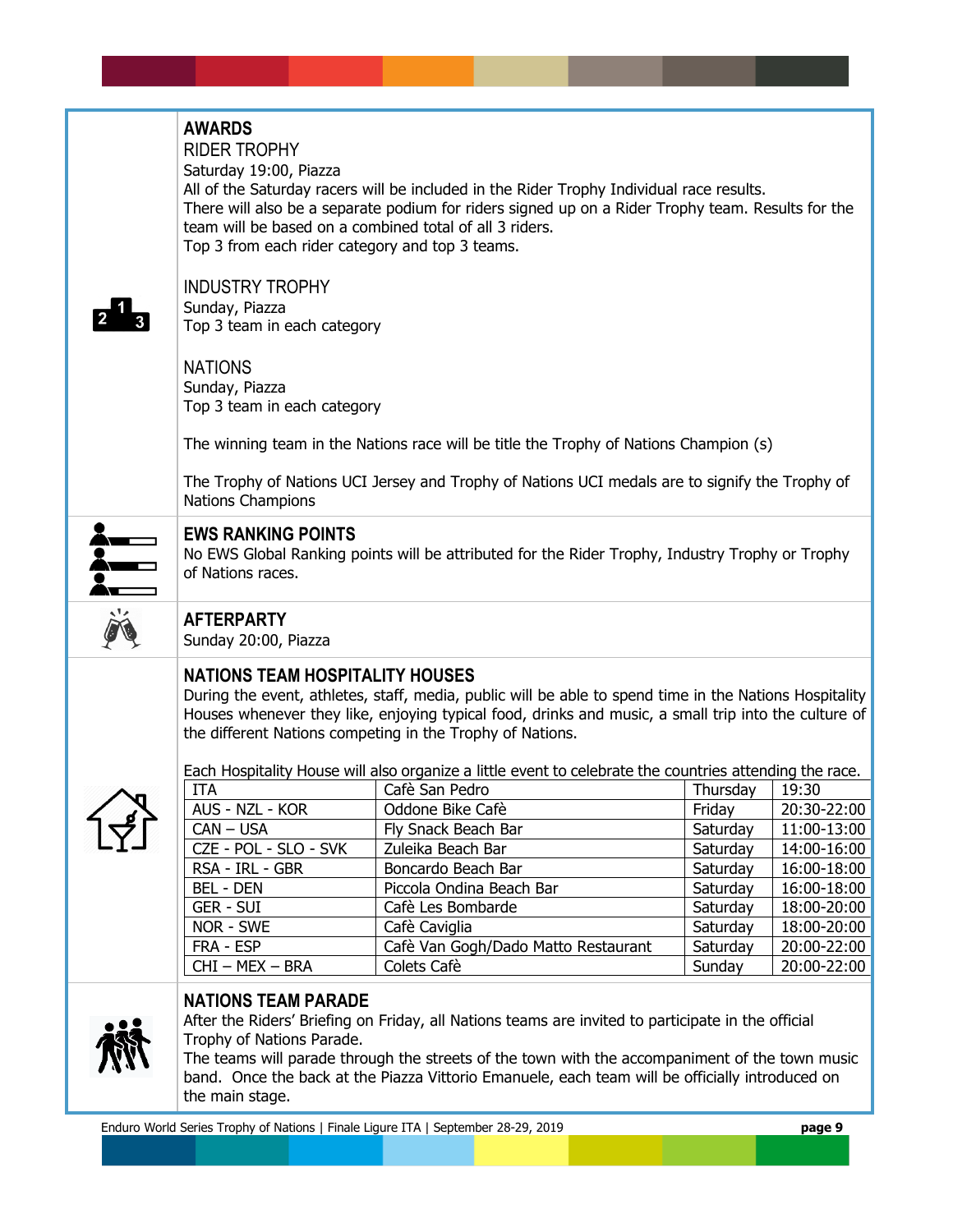|  | <b>RACE RULES</b><br>Riders are expected to read and understand the Race Book and Rule Book. Unfamiliarity will not be<br>accepted as an excuse for any rule violation by any rider<br>http://www.enduroworldseries.com/ews-general/rules-and-resources/<br>The Race Director is authorized to give additional penalties that are not listed in the EWS rules in<br>the case of a rider who fails to respect the other riders, the spirit of the sport, the environment or<br>the organization.<br>Protests and complaints regarding the race, results, behavior of the other racers and any other<br>sort of issue must be presented to the Race Director or Chief Commissaire within 15 minutes from<br>the posting of the results. |
|--|---------------------------------------------------------------------------------------------------------------------------------------------------------------------------------------------------------------------------------------------------------------------------------------------------------------------------------------------------------------------------------------------------------------------------------------------------------------------------------------------------------------------------------------------------------------------------------------------------------------------------------------------------------------------------------------------------------------------------------------|
|  | RULE BREAK REPORT FORM: https://docs.google.com/forms/d/e/1FAIpQLSc-<br>FhoIgP7w0Jf8m 2ZQbp6nHAKUPnHQvp IMDbJy2-5PpkMw/viewform                                                                                                                                                                                                                                                                                                                                                                                                                                                                                                                                                                                                       |
|  | Race Director: Riccardo Negro<br>UCI Chief Commissaire: Giorgio Baruffi                                                                                                                                                                                                                                                                                                                                                                                                                                                                                                                                                                                                                                                               |
|  | <b>DOPING CONTROL</b><br>Doping control will be under the authority of the CADF (Cycling Anti-Doping Foundation) for the<br>UCI-sanctioned EWS race.<br>All current UCI and WADA anti-doping rules and regulations are in force. It is each rider's<br>responsibility to check whether he or she has been selected for doping control. Lists with racers'<br>numbers and/or positions will be posted on the timing tent in the Piazza as well as at the Doping<br>Control Station (DCS).                                                                                                                                                                                                                                              |
|  | <b>PROTECTION RULES</b><br>Full face helmet, knee pads, gloves and back protector mandatory on race stages during training<br>and race. Open face helmets can be worn on transitions.<br>Rules apply during both training and race days.                                                                                                                                                                                                                                                                                                                                                                                                                                                                                              |
|  | <b>RACER PHOTOGRAPHS</b><br>A professional local photographer will be taking photos of all the racers on Saturday.<br>Photos can be viewed / ordered at https://followracer.com/                                                                                                                                                                                                                                                                                                                                                                                                                                                                                                                                                      |
|  | <b>EVENT FIRST AID / EMERGENCY SERVICES</b><br>Telephone number for emergency dispatch: +39 19 20 77 026                                                                                                                                                                                                                                                                                                                                                                                                                                                                                                                                                                                                                              |
|  | Medical Point will be located in the Piazza (close to the main stage) : doctor, ambulances and a<br>rescue team.                                                                                                                                                                                                                                                                                                                                                                                                                                                                                                                                                                                                                      |
|  | <b>MEDICAL FACILITIES</b><br>The nearest Hospital is in Pietra Ligure, 7 km from the paddock area of the event.                                                                                                                                                                                                                                                                                                                                                                                                                                                                                                                                                                                                                       |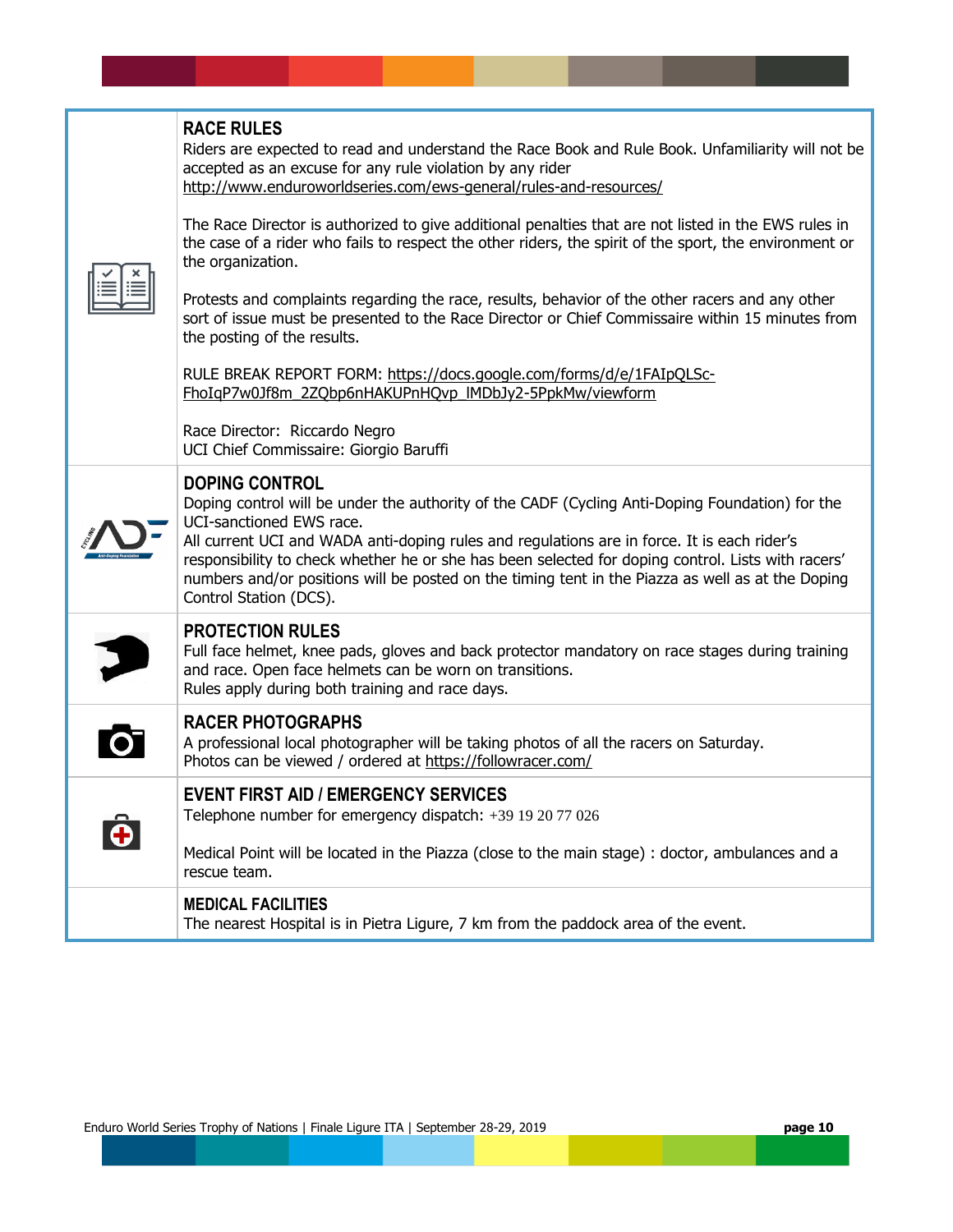|               | <b>CONCUSSION PROTOCOL</b><br>Any racer who fails a concussion assessment by a qualified medical practitioner, during that event,<br>will be removed from the current practice session or race and will be prohibited from further<br>participation in any practice session or race until cleared in writing by a medical doctor to resume<br>such activity.<br>Should a concussion be confirmed by a medical doctor, the athlete is responsible for completing a<br>'graduated return to activity' plan.<br><b>DOWNLOAD</b> Concussion Pocket Guide for Riders                                                                                            |
|---------------|------------------------------------------------------------------------------------------------------------------------------------------------------------------------------------------------------------------------------------------------------------------------------------------------------------------------------------------------------------------------------------------------------------------------------------------------------------------------------------------------------------------------------------------------------------------------------------------------------------------------------------------------------------|
|               | <b>MASSAGE / PHYSIOTHERAPY</b><br>Available on Saturday at Muc Off booth (Via Garibaldi)                                                                                                                                                                                                                                                                                                                                                                                                                                                                                                                                                                   |
|               | <b>TRAVEL / TRANSPORTATION</b><br>http://turismo.comunefinaleligure.it/en/how-get-here<br><b>BY PLANE</b><br>The nearest international airports are in Nice France (NCE 130km away) and Milan (either<br>Malpensa MXP 220 km or Linate LIN 205km).<br>There is also a national airport located in Genoa (70km from Finale Ligure).<br>BY CAR<br>Finale Ligure is accessible by car along the motorway (A10) when coming from Genoa or from the<br>French border. Exits at Finale Ligure or Orco Feglino.<br><b>BY TRAIN</b><br>The train station in Finale Ligure is located within 5min from the paddock area. For more<br>information: www.trenitalia.it |
| <b>BUSINE</b> | <b>VISA REQUIREMENTS</b><br>Please refer to http://vistoperitalia.esteri.it/home/en for travel document requirements for entry to<br>Italy.                                                                                                                                                                                                                                                                                                                                                                                                                                                                                                                |
|               | <b>PARKING</b><br>http://turismo.comunefinaleliqure.it/en/utilita/mobility-parking                                                                                                                                                                                                                                                                                                                                                                                                                                                                                                                                                                         |
| 56            | <b>CAMPING / CAMPER PARKING</b><br>Camper Parking:<br>http://turismo.comunefinaleliqure.it/en/area-camper/area-camper<br>Camping:<br>http://turismo.comunefinaleligure.it/en/dormire/camping                                                                                                                                                                                                                                                                                                                                                                                                                                                               |
|               | <b>ACCOMMODATION</b><br>Consolidated list of hotels, B&B and camping options: http://www.bikehotelsfinaleliqure.it                                                                                                                                                                                                                                                                                                                                                                                                                                                                                                                                         |
|               | <b>OTHER RIDING OPTIONS</b><br>There are over 500kms of tracks and trails in Finale and surrounding areas. Impact of race stage<br>closures will be minimal.<br>Visit http://www.bikehotelsfinaleliqure.it/en/qps-tracks-finale/mtb-trails-finale-liqure.html for<br>details.                                                                                                                                                                                                                                                                                                                                                                              |